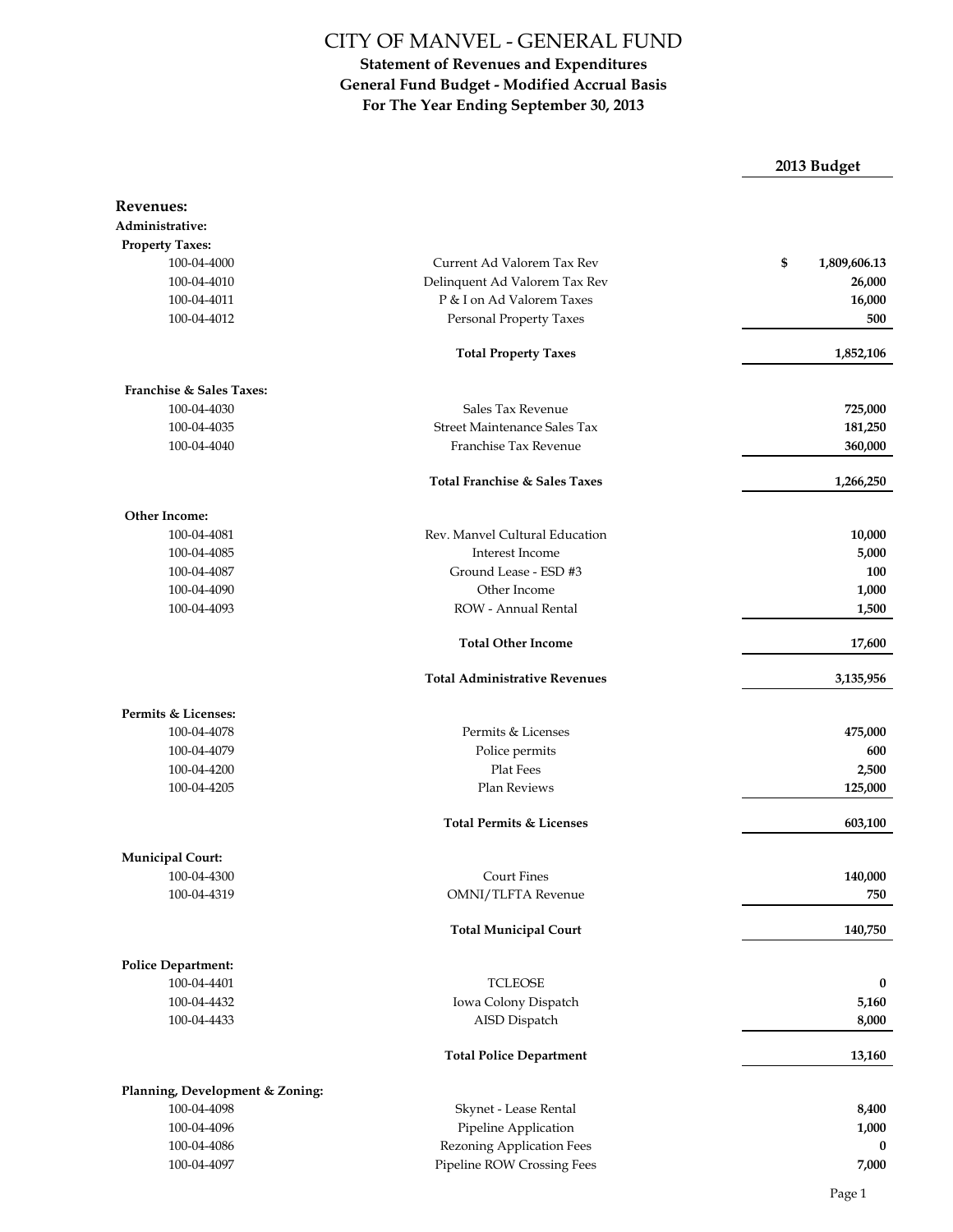|                                         |                                       | 2013 Budget |
|-----------------------------------------|---------------------------------------|-------------|
| 100-04-4207                             | <b>Commercial Culverts</b>            | 0           |
| 100-04-4210                             | Development Planning                  | 0           |
|                                         | Total Planning, Development & Zoning: | 16,400      |
|                                         | <b>Total Revenues</b>                 | 3,909,366   |
| <b>Expenditures:</b><br>Administrative: |                                       |             |
| 100-30-6000                             | <b>Administrative Salaries</b>        | 156,000     |
| 100-30-6100                             | Payroll Tax Expense                   | 12,750      |
| 100-30-6120                             | Health & Life Insurance               | 14,460      |
| 100-30-6140                             | <b>TMRS</b> Expense                   | 2,659       |
| 100-30-6200                             | Mileage & Travel Expense              | 6,500       |
| 100-30-6250                             | Relocation Expenses                   | $\bf{0}$    |
| 100-30-6320                             | <b>Elections Expense</b>              | 3,300       |
| 100-30-6411                             | Public Notice Expense                 | 3,500       |
| 100-30-6412                             | Goodwill                              | 500         |
| 100-30-6420                             | Seminars & Training                   | 2,000       |
| 100-35-6019                             | Council Expenses                      | 750         |
| 100-35-6020                             | Mayor Expenses                        | 500         |
| 100-30-6275                             | Telephone/Communications              | 2,175       |
| 100-35-6846                             | Storage Space Rental                  | 2,535       |
| 100-35-7032                             | Codification                          | 6,000       |
| 100-35-7034                             | Record Retention                      | 3,300       |
| 100-35-7036                             | County Recording Fees                 | 1,500       |
|                                         | <b>Total Administrative</b>           | 218,429     |
| Finance:                                |                                       |             |
| 100-35-7200                             | <b>Finance Department Salaries</b>    | 35,800      |
| 100-35-7205                             | Payroll Tax Expense                   | 3,000       |
| 100-35-7210                             | Health & Life Insurance               | 7,230       |
| 100-35-7215                             | <b>TMRS</b> Expense                   | 651         |
| 100-35-7220                             | Labor Transfer/Water & Sewer          | (275)       |
| 100-35-7225                             | Training                              | 800         |
| 100-35-7230                             | Mileage/Travel Expenses               | 1,850       |
| 100-35-7250                             | <b>Accounting Fees Expense</b>        | 48,000      |
|                                         | <b>Total Finance</b>                  | 97,056      |
| Professional Fees:                      |                                       |             |
| 100-35-8005                             | Information Technology Support        | 21,000      |
| 100-35-8010                             | Website Administration                | 6,000       |
| 100-35-8015                             | IT Global Software/Computer Expenses  | 13,000      |
| 100-35-8030                             | Legal Fees                            | 111,490     |
| 100-35-8035                             | Audit Fees                            | 19,400      |
| 100-35-8040                             | <b>Appraisal Fees</b>                 | 15,550      |
| 100-35-8045                             | Tax Assessor Fees                     | 1,650       |
|                                         | <b>Total Professional Fees</b>        | 188,090     |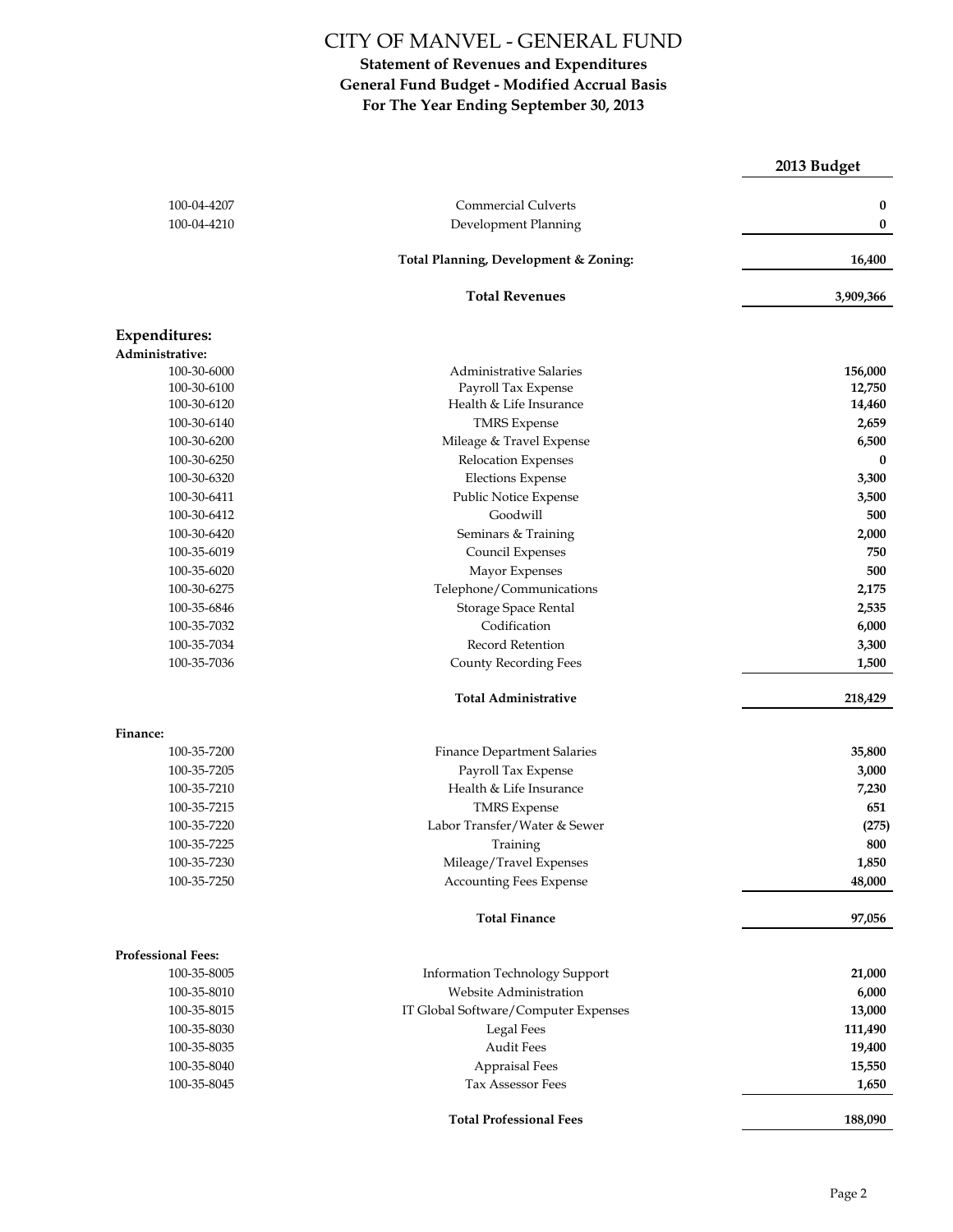|                                   |                                          | 2013 Budget |
|-----------------------------------|------------------------------------------|-------------|
| Building & Equipment:             |                                          |             |
| 100-30-7500                       | <b>Electrical Services</b>               | 5,000       |
| 100-30-7502                       | <b>Gas Utilities</b>                     | 240         |
| 100-30-7505                       | Telephone Service                        | 5,700       |
| 100-30-7510                       | Janitorial Cleaning & Supplies           | 5,500       |
| 100-30-7520                       | Building Repair & Maintenance            | 4,800       |
| 100-30-7525                       | Grounds Maintenance                      | 1,400       |
| 100-30-7528                       | Generator Maintenance                    | 1,000       |
| 100-30-9005                       | Furniture/Fixtures/Equipment             | 3,500       |
|                                   | Total Building & Equipment               | 27,140      |
| <b>Insurance &amp; Utilities:</b> |                                          |             |
| 100-30-7600                       | Workers Compensation Expense             | 31,000      |
| 100-30-7605                       | General Liability & Bonds Insurance      | 24,000      |
| 100-30-7610                       | <b>Street Lights</b>                     | 70,000      |
|                                   | Total Insurance & Utilities              | 125,000     |
| General:                          |                                          |             |
| 100-30-7700                       | CB Watershed/Drainage                    | 2,525       |
| 100-30-7705                       | Copier Lease/Maintenance                 | 3,400       |
| 100-30-7710                       | Office/Operating Expenses                | 7,000       |
| 100-30-7715                       | Other Expenses                           | 511         |
| 100-30-7725                       | Postage                                  | 750         |
| 100-30-7730                       | Memberships/Dues/Subscriptions           | 4,000       |
| 100-30-7735                       | <b>Emergency Notification</b>            | 4,376       |
| 100-30-7740                       | <b>Job Recruiting</b>                    | 250         |
|                                   | <b>Total General</b>                     | 22,812      |
| <b>Development Fees:</b>          |                                          |             |
| 100-40-0000                       | Inspections                              | 165,000     |
| 100-40-0001                       | Permit Software                          | 9,100       |
| 100-40-7039                       | <b>Plat Fees</b>                         | 1,250       |
| 100-40-7040                       | Plan Reviews                             | 62,500      |
|                                   | Credit Card Processing Fees              | 750         |
| 100-40-7050                       | Engineering/Consulting/Planning Fee      | 50,000      |
| 100-40-7052                       | <b>Engineering - CIP Project</b>         | 0           |
| 100-40-9000                       | Capital/GIS System                       | 13,100      |
| 100-41-6000                       | Development Salaries                     | 40,400      |
| 100-41-6005                       | Payroll Tax Expenses                     | 3,400       |
| 100-41-6010                       | Health & Life Insurance                  | 7,230       |
| 100-41-6015                       | <b>TMRS</b> Expenses                     | 735         |
| 100-41-6020                       | Training                                 | 150         |
| 100-41-6025                       | Mileage/Travel Expenses                  | 150         |
|                                   | <b>Total Development Fees</b>            | 353,765     |
|                                   | <b>Total Administrative Expenditures</b> | 1,032,292   |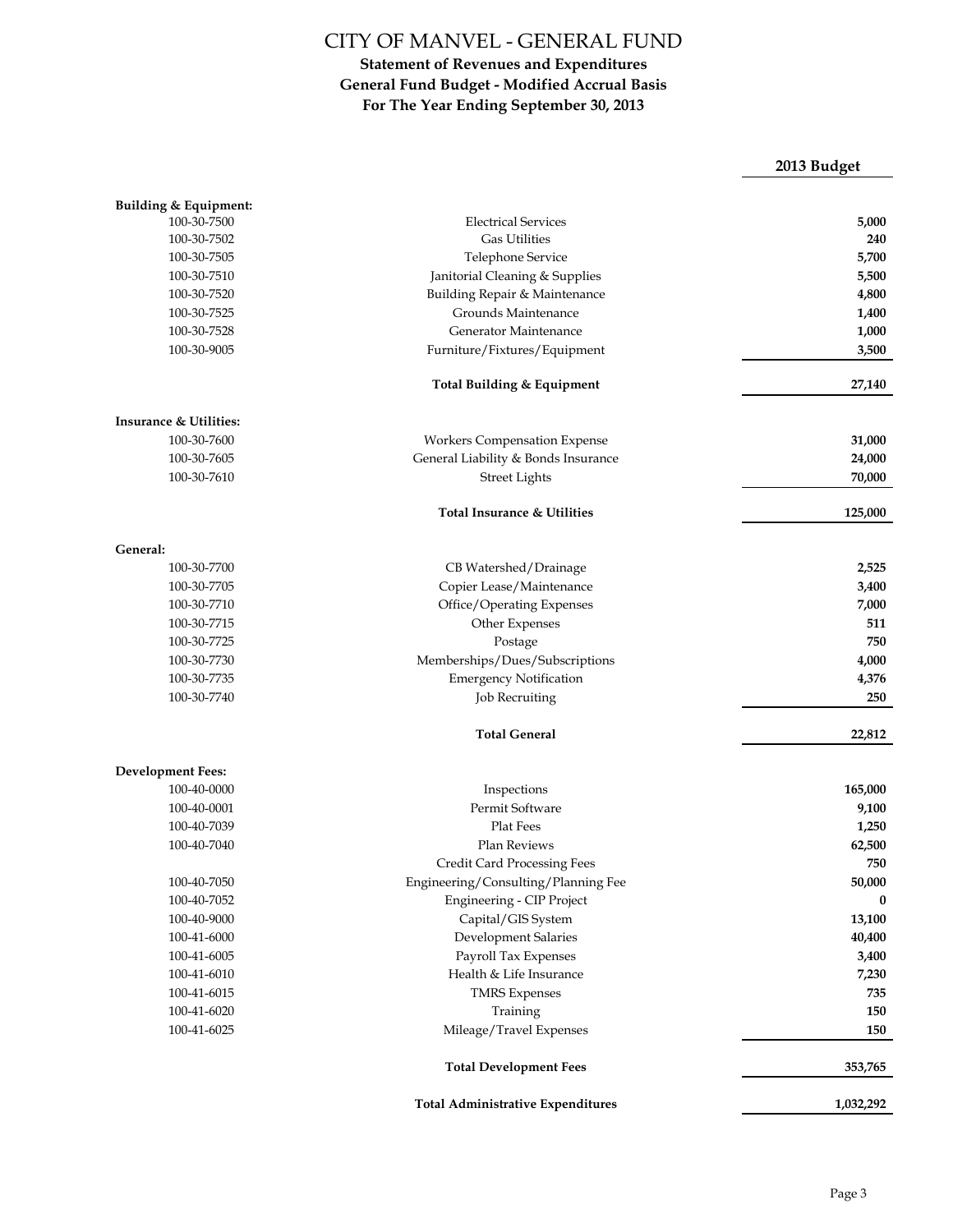### **Statement of Revenues and Expenditures General Fund Budget - Modified Accrual Basis For The Year Ending September 30, 2013**

## **2013 Budget**

| <b>Public Works:</b>    |                                   |           |
|-------------------------|-----------------------------------|-----------|
| 100-60-6000             | <b>Public Works Salaries</b>      | 260,000   |
| 100-60-6001             | Salary for Water Operator         | 0         |
| 100-60-6020             | Contract Labor - Public Works     | 2,500     |
| 100-60-6022             | Ditch Mowing                      | 18,000    |
| 100-60-6100             | Payroll Tax Expense               | 22,000    |
| 100-60-6120             | Health & Life Insurance           | 50,610    |
| 100-60-6140             | <b>TMRS</b>                       | 4,513     |
|                         | <b>Job Recruiting</b>             | 150       |
| 100-60-6210             | Office Expense                    | 1,000     |
| 100-60-6220             | Janitorial/Other Exp              | 1,700     |
| 100-60-6230             | R&M Expenses-Vehicles & Equipment | 27,000    |
| 100-60-6240             | Sanitary Equipment Rental         | 1,500     |
| 100-60-6250             | Uniforms                          | 6,000     |
| 100-60-6420             | Seminars & Training               | 1,000     |
| 100-60-6422             | Travel Expense                    | 600       |
| 100-60-6510             | <b>Leased Property</b>            | 850       |
| 100-60-6520             | Rental Equipment                  | 20,000    |
| 100-60-6525             | <b>Tires</b>                      | 5,000     |
| 100-60-6527             | Cleanup/Trash Disposal            | 4,000     |
| 100-60-6540             | Fuel                              | 43,000    |
| 100-60-6605             | Special Road Projects             | 300,000   |
| 100-60-6606             | Street Maintenance - Sales Tax    | 181,250   |
| 100-60-6610             | Road Materials                    | 50,000    |
| 100-60-6611             | <b>Street Signs</b>               | 7,500     |
| 100-60-6613             | <b>Bridge Repairs</b>             | 10,000    |
| 100-60-6800             | Telephone/Fax/Internet            | 2,000     |
| 100-60-6810             | <b>Electrical Service</b>         | 5,000     |
| 100-60-6845             | Safety Equipment/Supplies         | 2,000     |
| 100-60-6854             | Equipment Insurance               | 1,400     |
| 100-60-6855             | Auto Liability                    | 6,200     |
| 100-60-6856             | General Liability                 | 900       |
| 100-60-6951             | Leasehold Improvements            | 6,000     |
| 100-60-7021             | CDBG - Rogers Road                | 0         |
| 100-60-7025             | Small Equipment                   | 1,800     |
| 100-60-7028             | Culverts                          | 1,700     |
| 100-60-7030             | Drainage                          | 48,000    |
| 100-60-7031             | Communications                    | 3,300     |
| 100-60-9000             | Labor Trans/Water & Sewer         | $\bf{0}$  |
| 100-60-9006             | Labor Trans Inside-Operation      | $\bf{0}$  |
| 100-60-9055             | Road Equipment - Dump Truck       | 25,006    |
|                         | Striping                          | 6,000     |
|                         | <b>Total Road Department</b>      | 1,121,479 |
| <b>Municipal Court:</b> |                                   |           |
| 100-70-6000             | <b>Court Salaries</b>             | 60,500    |
| 100-70-6100             | Payroll Tax Expense               | 5,150     |
| 100-70-6120             | Health & Life Insurance           | 14,460    |
| 100-70-6140             | <b>TMRS</b>                       | 1,102     |
| 100-70-6200             | Mileage Expense                   | 300       |
| 100-70-6210             | Office/Other Expense              | 1,200     |
| 100-70-6215             | Computer Maintenance              | 500       |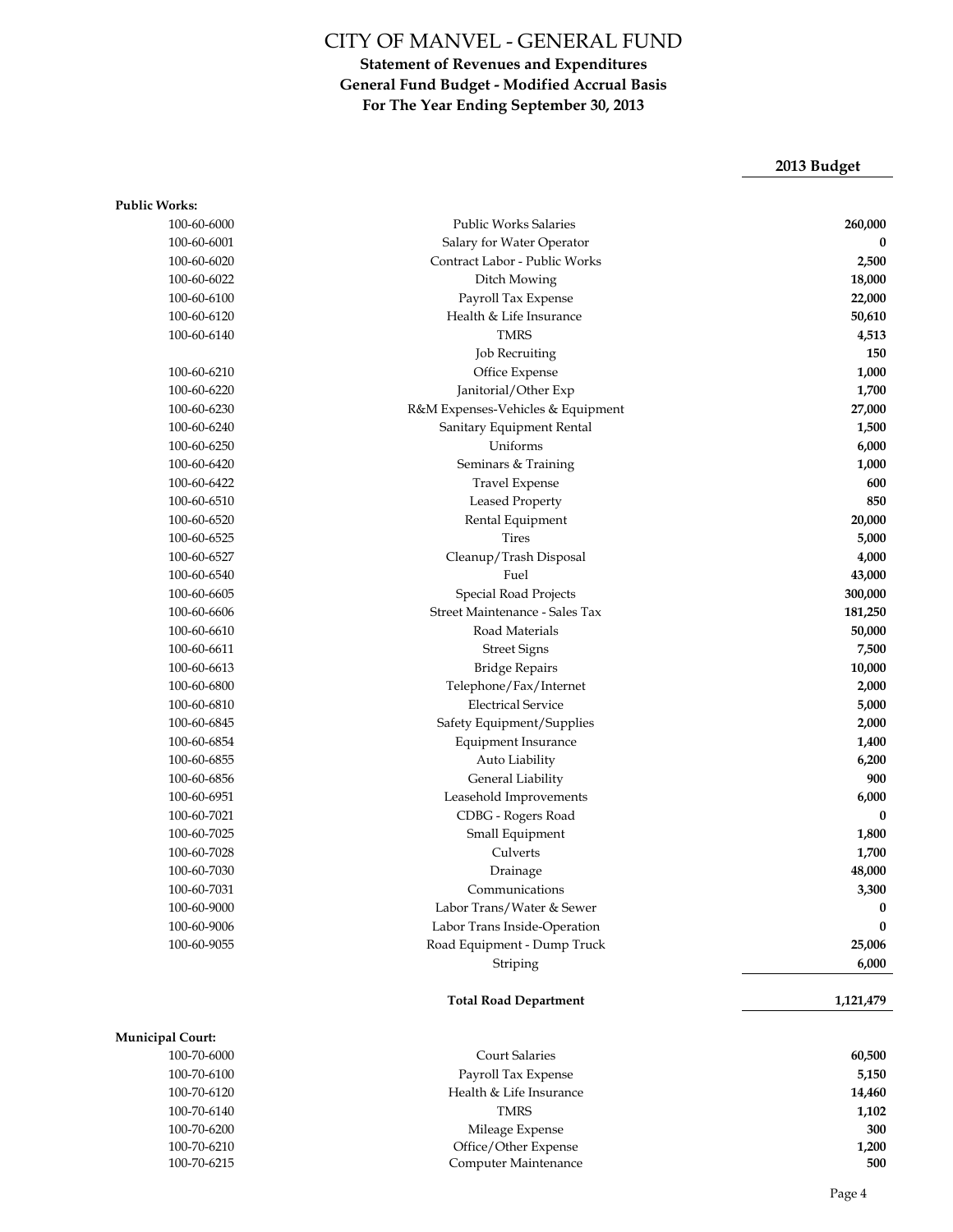|                           |                                                      | 2013 Budget        |
|---------------------------|------------------------------------------------------|--------------------|
|                           |                                                      |                    |
| 100-70-6240               | Postage                                              | 500                |
| 100-70-6410               | Memberships, Dues & Subscriptions                    | 100                |
| 100-70-6420               | Training                                             | 1,000              |
| 100-70-6422               | <b>Travel Expenses</b>                               | 1,325              |
| 100-70-6840               | Telephone Expense                                    | 300                |
| 100-70-6848               | Computer Support                                     | 6,838              |
| 100-70-6849               | Jury Cost                                            | 475                |
| 100-70-6851               | Municipal Court Judge                                | 8,200              |
| 100-70-6852               | Prosecuting Attorney                                 | 8,000              |
| 100-70-6853               | Court Interpreter                                    | 3,675              |
| 100-70-6854               | <b>Magistrating Expenses</b>                         | 3,000              |
| 100-70-6860               | Credit Card Processing Fees                          | 1,300              |
|                           | Technology Fund - Air Cards for Court                | 900                |
| 100-70-9000               | Computers - Technology Assets                        | $\bf{0}$           |
|                           | <b>Technology Software</b>                           | 31,050             |
|                           | Installation of Software                             | 3,042              |
|                           | <b>Total Court</b>                                   | 152,917            |
| <b>Police Department:</b> |                                                      |                    |
| 100-80-6000               | Police Department Salaries                           | 505,000            |
| 100-80-6001               | Bailiff - Security                                   | 0                  |
| 100-80-6005               | Overtime Pay                                         | 18,000             |
| 100-80-6010               | Holiday Pay                                          | 9,500              |
| 100-80-6100               | Payroll Tax Expense                                  | 44,750             |
| 100-80-6120               | Health & Life Insurance                              | 104,820            |
| 100-80-6140               | <b>TMRS</b>                                          | 9,500              |
|                           | <b>Education Benefits</b>                            | 500                |
| 100-80-6210               | Office Expense                                       | 6,500              |
| 100-80-6240               | Postage                                              | 700                |
| 100-80-6250               | Uniforms                                             | 4,500              |
| 100-80-6330               | General Liability & Bonds Ins                        | 1,200              |
| 100-80-6530               | Auto Repairs/Maintenance                             | 20,000             |
| 100-80-6540               | Fuel                                                 | 43,372             |
| 100-80-6700               | Jail Operations                                      | 500                |
|                           | Police Supplies                                      | 1,500              |
| 100-80-6701               | Investigative Expense                                | 2,000              |
| 100-80-6702               | Communications Expense                               | 7,860              |
| 100-80-6703               | Animal Control Expense                               | 9,000              |
| 100-80-6705               | <b>Job Recruiting</b>                                | 1,200              |
| 100-80-6802               | Radio Repairs                                        | 2,000              |
| 100-80-6803               | <b>Building Repairs</b>                              | 4,400              |
| 100-80-6805               | Radio Usage                                          | 3,000              |
| 100-80-6806               | <b>Electrical Service</b>                            | 5,300              |
|                           | <b>Gas Utilities</b>                                 |                    |
| 100-80-6810               | Radio Recording System                               | 720<br>0           |
| 100-80-6840               |                                                      |                    |
| 100-80-6846               | Telephone Expense<br>Membership Dues & Subscriptions | 6,000<br>750       |
| 100-80-6847               | Computer Repairs & Maintenance                       | 2,000              |
| 100-80-6848               | Maintenance Agreements                               |                    |
| 100-80-6850               | Information Technology Support                       | 17,160<br>$\bf{0}$ |
|                           |                                                      |                    |
| 100-80-6852               | Law Enforcement Liability                            | 3,575              |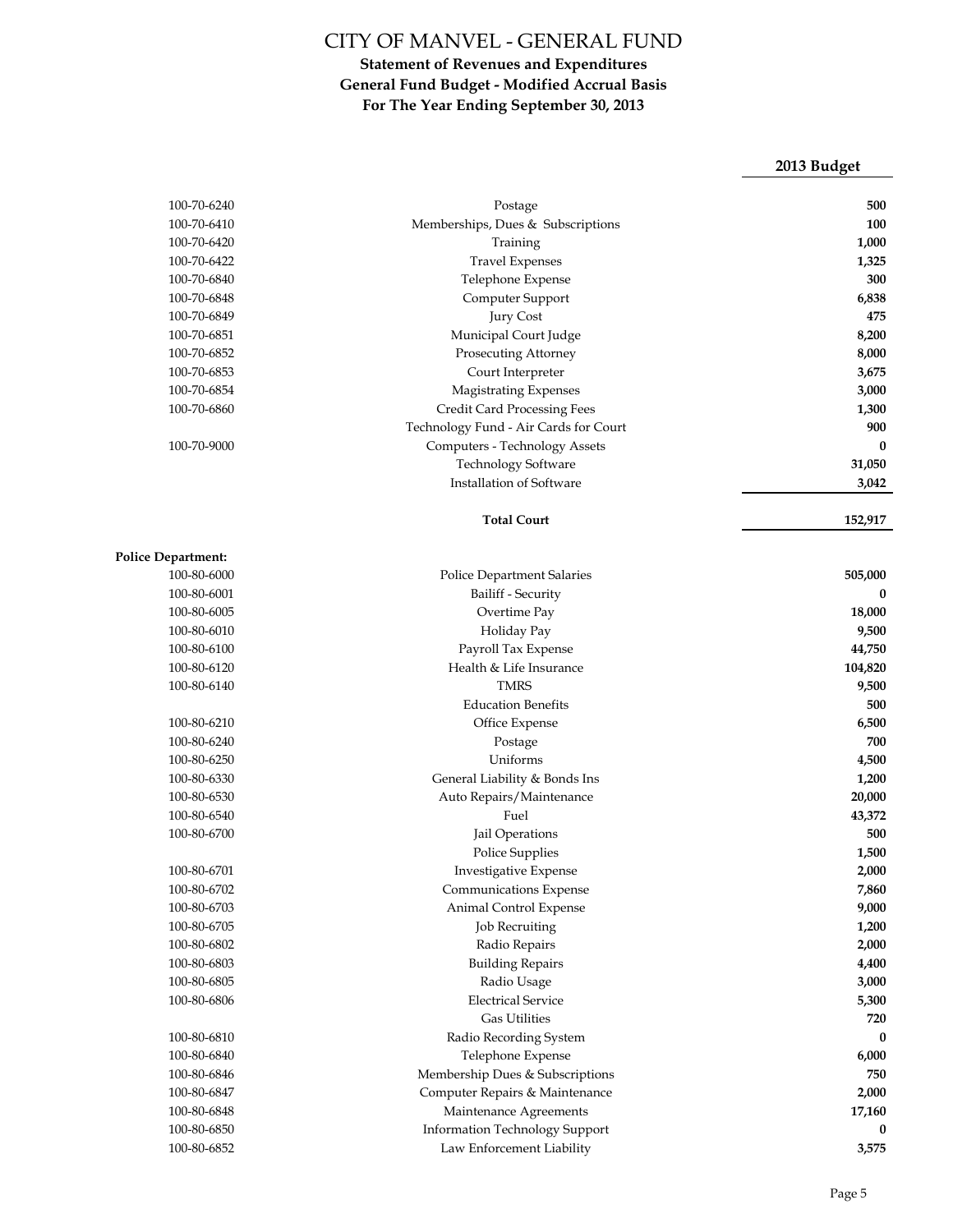|                               |                                                  | 2013 Budget  |
|-------------------------------|--------------------------------------------------|--------------|
| 100-80-6854                   | Auto Insurance                                   | 4,000        |
| 100-80-6859                   | <b>Evidence Storage</b>                          | 4,200        |
| 100-80-6890                   | Training                                         | 3,100        |
| 100-80-6891                   | Mandatory Training                               | $\bf{0}$     |
| 100-80-6892                   | <b>Travel Expenses</b>                           | 1,000        |
| 100-80-6894                   | Supplies-Crime Prevention                        | 500          |
| 100-80-6896                   | Grounds Maintenance                              | 2,202        |
| 100-80-6897                   | Generator Maintenance                            | 1,000        |
| 100-80-6898                   | Janitorial Supplies & Cleaning                   | 4,000        |
| 100-80-7035                   | Safety & Water Testing                           | 400          |
| 100-80-9005                   | Capital - Computers/Software                     | 2,000        |
| 100-80-9015                   |                                                  | $\mathbf{0}$ |
| 100-80-9030                   | Capital Outlay/Video Cameras-2<br>Motorola Radio |              |
|                               |                                                  | 4,300        |
|                               | <b>Total Police Department</b>                   | 862,009      |
|                               |                                                  |              |
| Fire Marshal/Code Enforcement |                                                  |              |
| 100-81-6000                   | Fire Marshal/CE/Asst EM Director                 | 66,655       |
| 100-81-6100                   | Payroll Taxes                                    | 6,200        |
| 100-81-6120                   | Health & Life Insurance                          | 10,845       |
| 100-81-6140                   | <b>TMRS</b>                                      | 1,700        |
| 100-81-6145                   | <b>Fire Marshal Services</b>                     | 1,000        |
| 100-81-6150                   | Code Enforcement/Abatement                       | 10,000       |
| 100-81-6155                   | Postage                                          | 200          |
| 100-81-6157                   | Telephone Expenses                               | 2,400        |
| 100-81-6160                   | Uniforms                                         | 600          |
| 100-81-6162                   | Fuel                                             | 3,500        |
| 100-81-6164                   | R&M Vehicle/Equipment                            | 2,000        |
| 100-81-6165                   | Insurance                                        | 400          |
| 100-81-6170                   | Investigative Expense                            | 500          |
| 100-81-6172                   | Membership Dues & subscriptions                  | 1,200        |
| 100-81-6174                   | Training                                         | 800          |
| 100-81-6176                   | <b>Travel Expenses</b>                           | 1,500        |
| 100-81-6178                   | Office Supplies                                  | 400          |
| 100-81-6180                   | Information Technology Support                   | $\bf{0}$     |
| 100-81-6182                   | Computer Software                                | 2,000        |
| 100-81-6184                   | Supplies & Equipment                             | 1,800        |
|                               | <b>Total Other Public Safety</b>                 | 113,700      |
| Library:                      |                                                  |              |
| 100-85-6233                   | Book Plan-Library                                | 3,330        |
| 100-85-6240                   | Lease Expense-Library                            | 31,385       |
| 100-85-6330                   | G/L Insurance Library                            | 725          |
| 100-85-6530                   | Maintenance/Repairs - Library                    | 500          |
|                               | Furniture & Improvements                         | 1,200        |
| 100-85-6532                   | Janitorial Supplies & Cleaning                   | 500          |
| 100-85-6810                   | <b>Electrical Library</b>                        | 4,500        |
| 100-85-6840                   | Telephone Library                                | 1,220        |
|                               |                                                  |              |
|                               | <b>Total Library</b>                             | 43,360       |